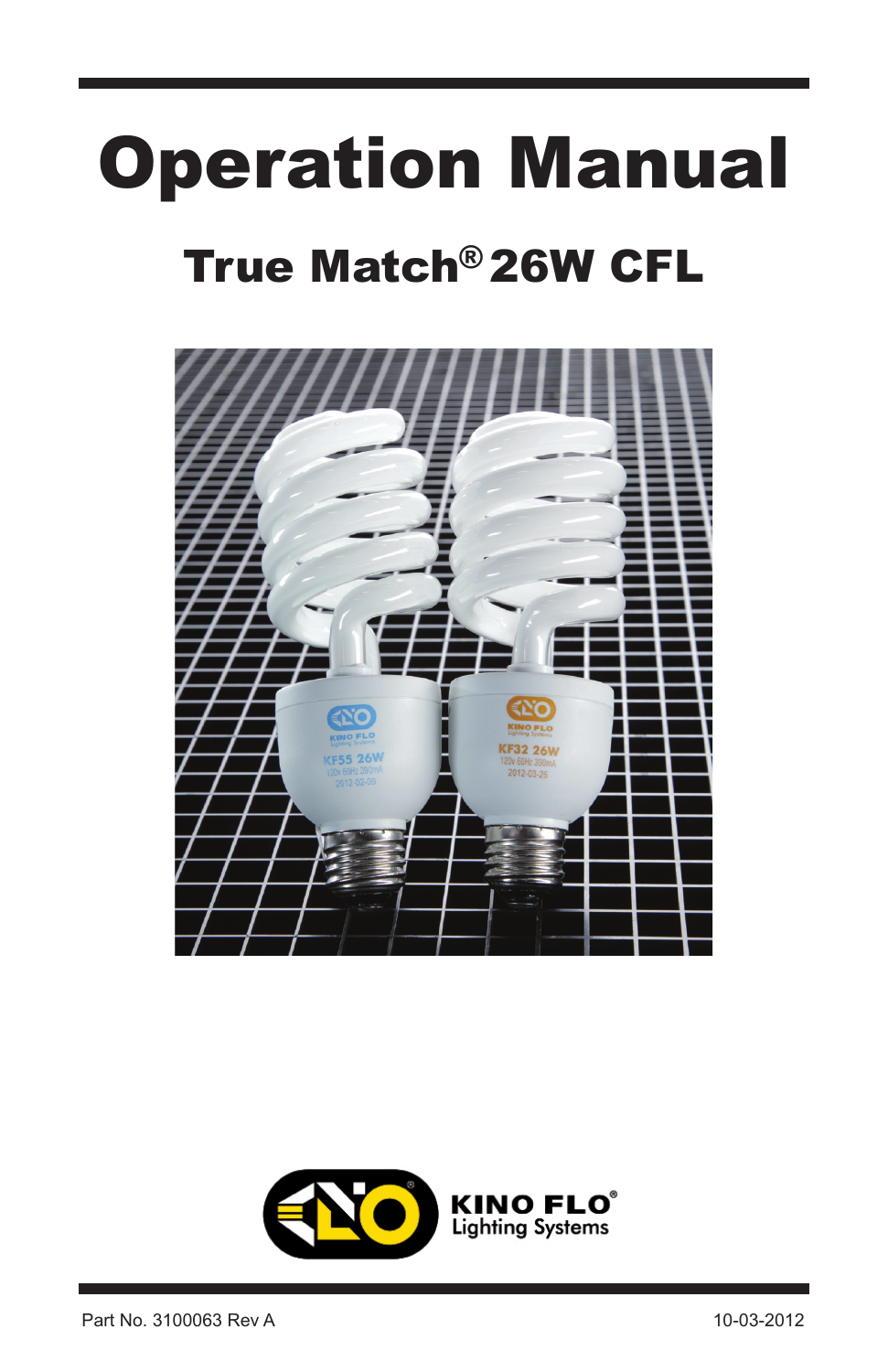### **True Match 26W CFL ®**

| 26S-K32-120 | 26W Kino KF32, E26 Screw Base, 120VAC, 60Hz |
|-------------|---------------------------------------------|
| 26S-K55-120 | 26W Kino KF55, E26 Screw Base, 120VAC, 60Hz |
| 26S-K32-230 | 26W Kino KF32, E27 Screw Base, 230VAC, 50Hz |
| 26S-K55-230 | 26W Kino KF55, E27 Screw Base, 230VAC, 50Hz |

**Designed for the professional film, photography and video industry.**  As with all Kino Flo's True Match® lamps, they are specially formulated (CRI 95) to match the spectral sensitivity curves of HD and digital film imaging equipment.

**Note:** Lamps are not "Flicker-Free" for filming motion pictures. Shoot within standard flicker-free safe window frame rate speeds and shutter angles.

**CAUTION:** Risk of electric shock. Use in dry location only. Not for use where directly exposed to water. Not for use in luminaires/fixtures controlled by a dimmer or in totally enclosed recessed fixtures.

**ATTENTION:** Risqué de choc électrique. Ne pas exposer a l'eau. Ne pas utiliser avec Un gradateur ne dans les luminaires encastres complètement fermés.





**CORRECT WAY** (GRASP BASE PLASTIC PART)

**WRONG WAY** (DO NOT GRASP GLASS PART)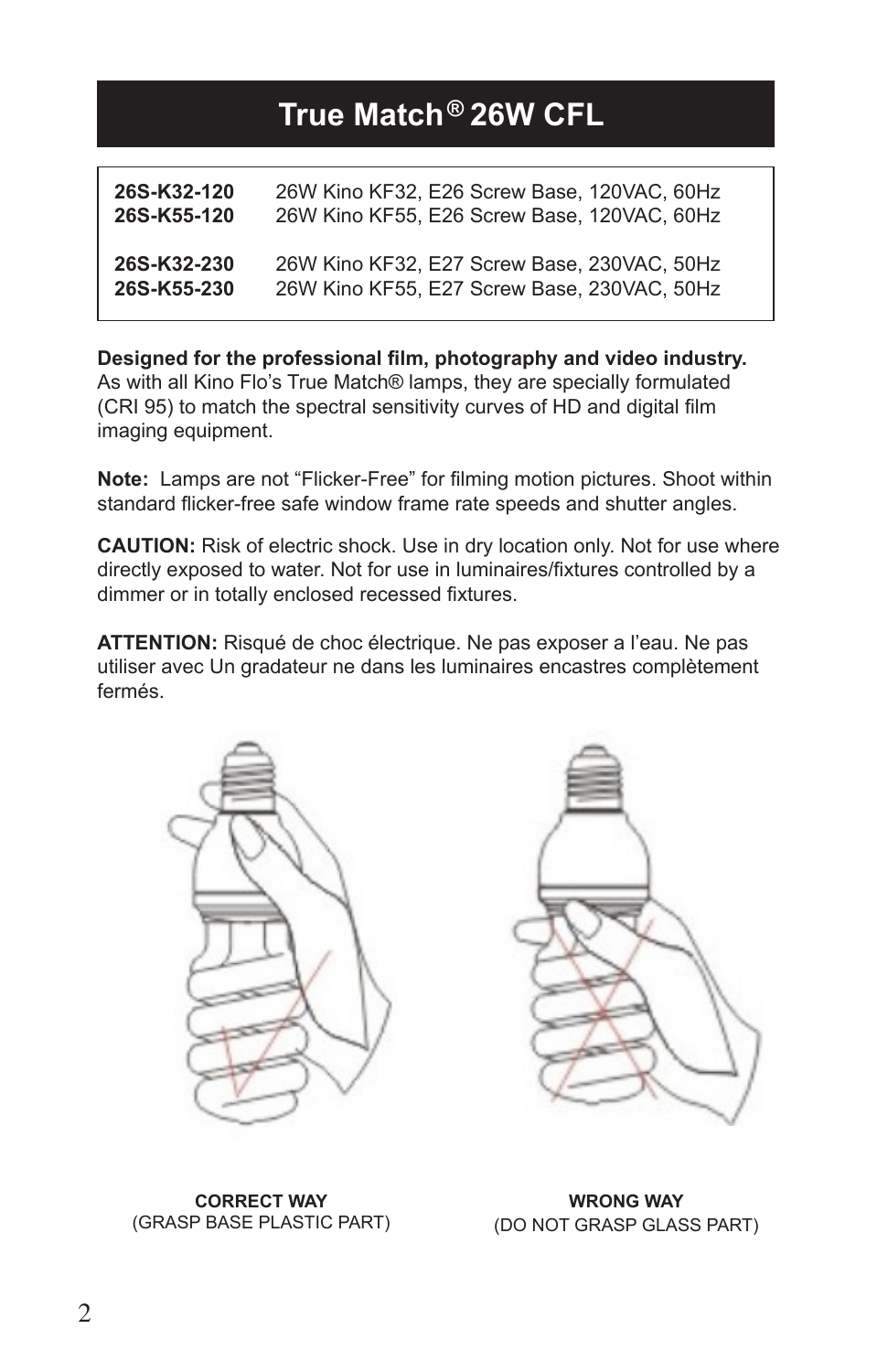#### **Attention**

- Not for use where exposed to the weather.
- This device is not intended for use with emergency exit fixtures or emergency exit lights.
- Not for use in totally enclosed recessed luminaires.
- Always turn off power before re-lamping.
- Avoid installing lamp by gripping the glass tube.
- Not suitable for damp surroundings or sealed fixtures.
- Risk of electric shock. Use in dry locations.
- Operating temperature:  $-15^{\circ}F 122^{\circ}F$  /  $-18^{\circ}C 50^{\circ}C$

#### **Warning:**

- Do not open base. No user-serviceable parts inside.
- Do not use with electronic dimmer. Variac dimmer will allow lamp to be dimmed about 1 f-stop.
- To install or remove, handle bulb by grasping base. Do not grasp glass portion.
- This bulb complies with Part 18 of FCC Rules (ICES-005 CLASS B), but may cause interference to radios, TV, Wireless phones and Remote controls. If interference occurs, move bulb away from affected device, or plug device into another outlet.
- Do not install this product near maritime safety equipment or other critical navigation or communication equipment operating between 0.45-30 MHz.

#### **Warranty**

One year limited warranty from manufacturing defects.

For latest Warranty information and Certifications, see Kino Flo website at www.kinoflo.com.